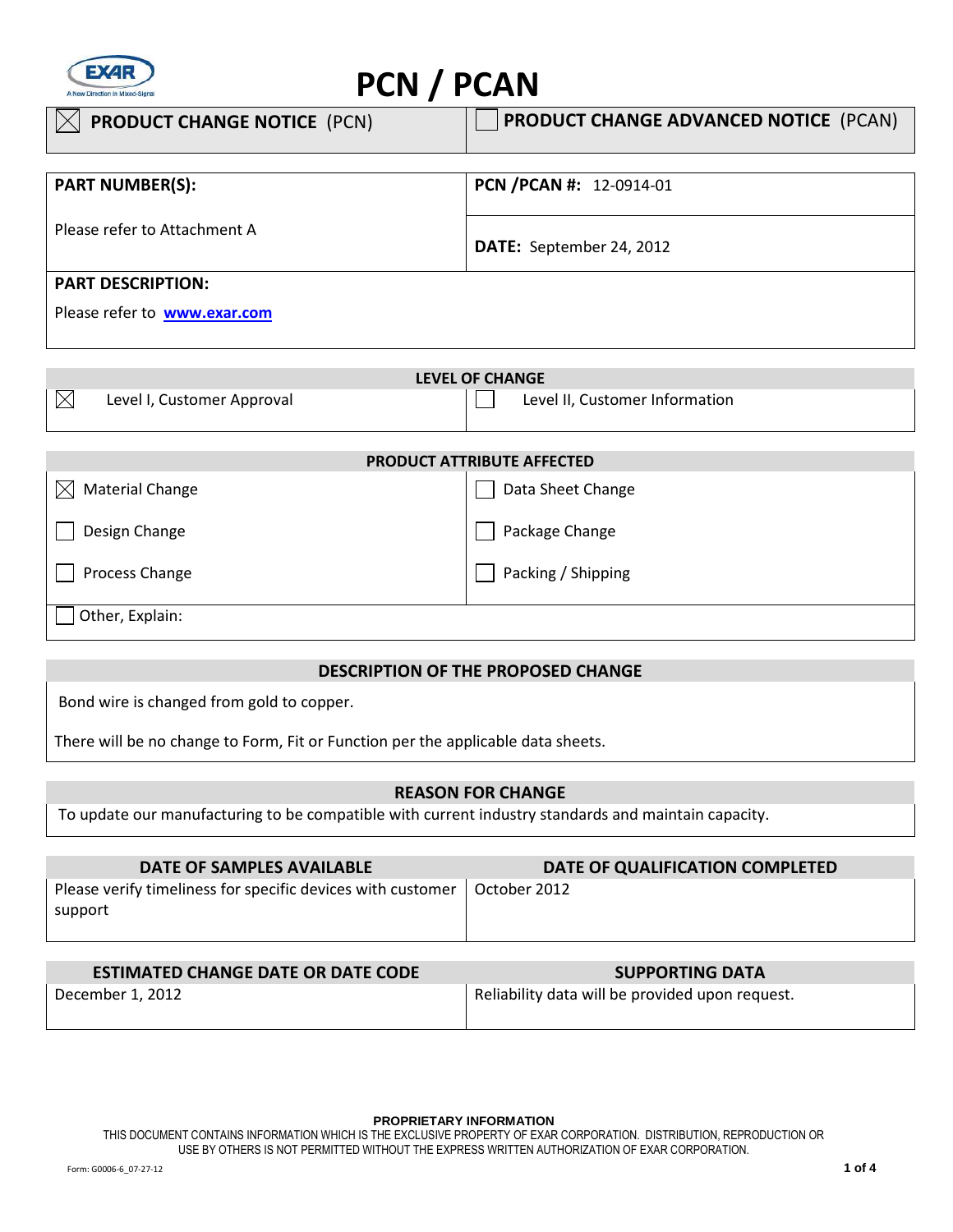

## **PERSON TO CONTACT WITH QUESTIONS:**

## **LISA BEDARD**

Exar Corporation 1 Holiday Avenue West Tower, Suite 450 Pointe-Claire, Quebec H9R 5N3 Tel: (514) 429-1010 ext 210 Fax: (514) 695-2548 lisa.bedard@exar.com

\_\_\_\_\_\_\_\_\_\_\_\_\_\_\_\_\_\_\_\_\_\_\_\_\_\_\_\_\_

\_\_\_\_\_\_\_\_\_\_\_\_\_\_\_\_\_\_\_\_\_\_

\_\_\_\_\_\_\_\_\_\_\_\_\_\_\_\_\_\_\_\_\_\_

 $\overline{\phantom{a}}$  , which is a set of the set of the set of the set of the set of the set of the set of the set of the set of the set of the set of the set of the set of the set of the set of the set of the set of the set of th

\_\_\_\_\_\_\_\_\_\_\_\_\_\_\_\_\_\_\_\_\_\_

**Please acknowledge receipt of this PCN.** 

*Acknowledged:* 

**Signature** 

**Printed Name** 

**Company** 

**Title** 

**Date** 

|  |  | Approved $\Box$ Not Approved $\Box$ (Approved/Not Approved section not applicable and should be removed for all Level II PCNs) |
|--|--|--------------------------------------------------------------------------------------------------------------------------------|
|--|--|--------------------------------------------------------------------------------------------------------------------------------|

**Comments:** 

## **PROPRIETARY INFORMATION**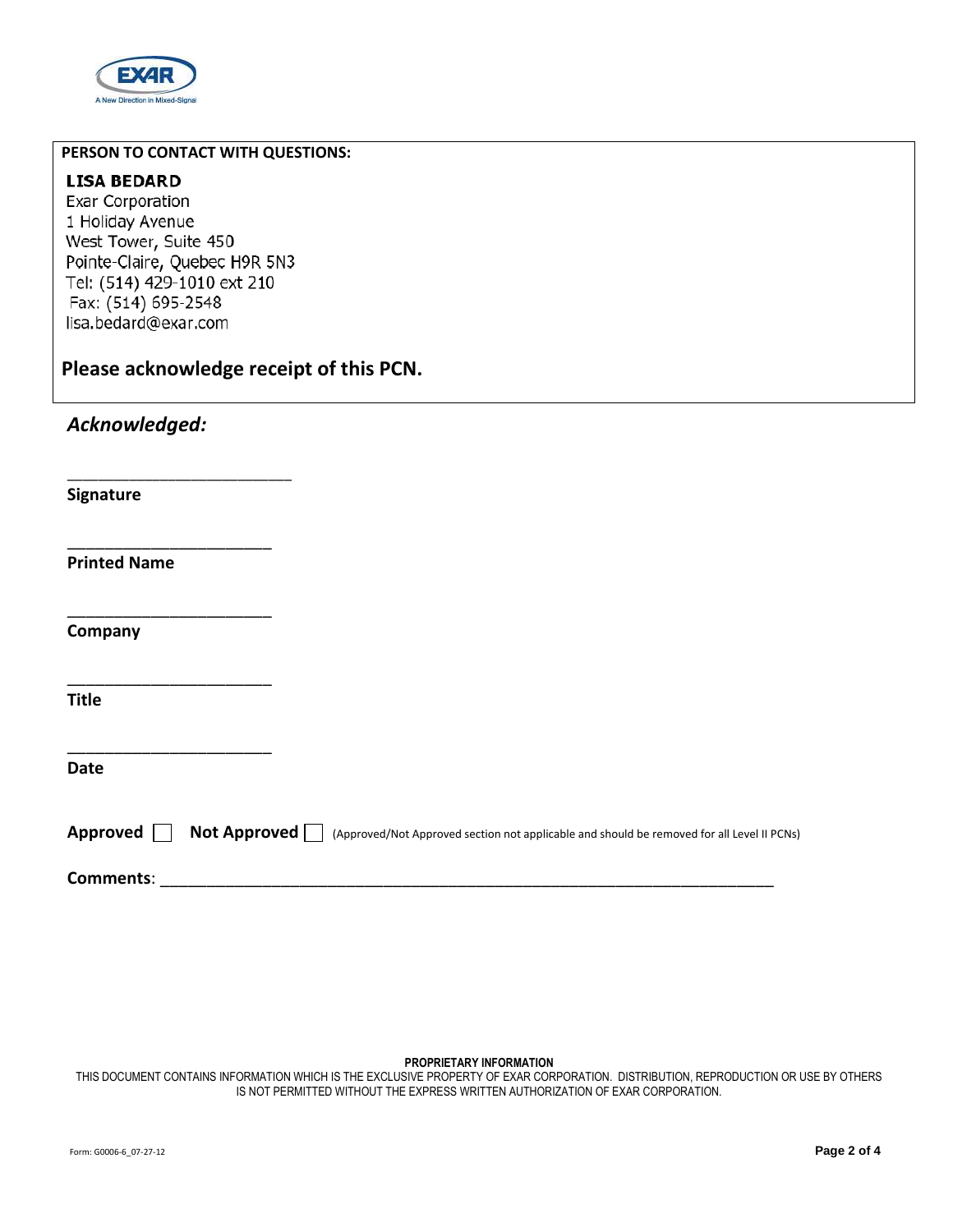

## **ATTACHMENT A**

|                     | Package      |                             | <b>Wire Type Change</b> |        |
|---------------------|--------------|-----------------------------|-------------------------|--------|
| <b>EXAR Product</b> | <b>Type</b>  | <b>Lead</b><br><b>Count</b> | <b>From</b>             | To     |
| SP202ECT-L          | <b>WSOIC</b> | 16                          | Gold                    | Copper |
| SP202ECT-L/TR       | <b>WSOIC</b> | 16                          | Gold                    | Copper |
| SP202EET-L          | <b>WSOIC</b> | 16                          | Gold                    | Copper |
| SP202EET-L/TR       | <b>WSOIC</b> | 16                          | Gold                    | Copper |
| SP232ACT-L          | <b>WSOIC</b> | 16                          | Gold                    | Copper |
| SP232ACT-L/TR       | <b>WSOIC</b> | 16                          | Gold                    | Copper |
| SP232AET-L          | <b>WSOIC</b> | 16                          | Gold                    | Copper |
| SP232AET-L/TR       | <b>WSOIC</b> | 16                          | Gold                    | Copper |
| SP232ECT-L          | <b>WSOIC</b> | 16                          | Gold                    | Copper |
| SP232ECT-L/TR       | <b>WSOIC</b> | 16                          | Gold                    | Copper |
| SP232EET-L          | <b>WSOIC</b> | 16                          | Gold                    | Copper |
| SP232EET-L/TR       | <b>WSOIC</b> | 16                          | Gold                    | Copper |
| SP3232EBCT-L        | <b>WSOIC</b> | 16                          | Gold                    | Copper |
| SP3232EBCT-L/TR     | <b>WSOIC</b> | 16                          | Gold                    | Copper |
| SP3232EBET-L        | <b>WSOIC</b> | 16                          | Gold                    | Copper |
| SP3232EBET-L/TR     | <b>WSOIC</b> | 16                          | Gold                    | Copper |
| SP3232ECT-L         | <b>WSOIC</b> | 16                          | Gold                    | Copper |
| SP3232ECT-L/TR      | <b>WSOIC</b> | 16                          | Gold                    | Copper |
| SP3232EET-L         | <b>WSOIC</b> | 16                          | Gold                    | Copper |
| SP3232EET-L/TR      | <b>WSOIC</b> | 16                          | Gold                    | Copper |
| SP487ET-L/TR        | <b>WSOIC</b> | 16                          | Gold                    | Copper |
| SP487ET-L           | <b>WSOIC</b> | 16                          | Gold                    | Copper |
| SP486CT-L/TR        | <b>WSOIC</b> | 16                          | Gold                    | Copper |
| SP486CT-L           | <b>WSOIC</b> | 16                          | Gold                    | Copper |
| SP486ET-L/TR        | <b>WSOIC</b> | 16                          | Gold                    | Copper |
| SP486ET-L           | <b>WSOIC</b> | 16                          | Gold                    | Copper |
| SP487CT-L/TR        | <b>WSOIC</b> | 16                          | Gold                    | Copper |
| SP487CT-L           | <b>WSOIC</b> | 16                          | Gold                    | Copper |

### **PROPRIETARY INFORMATION**